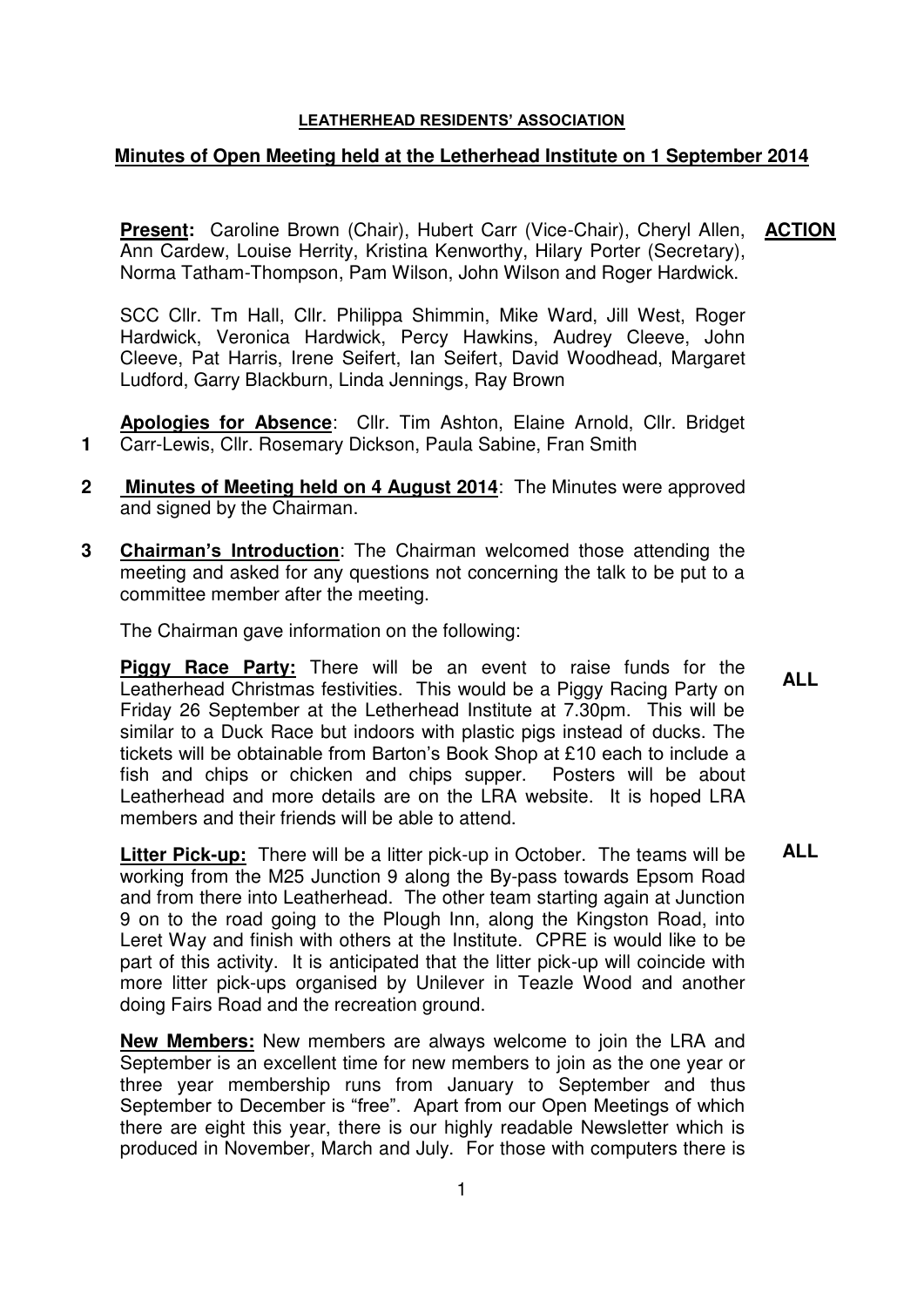more information on our activities on the Leatherhead Residents Association website. Please do ask your neighbours and friends in Leatherhead to join us. **ALL** 

**Planning:** In the absence of the Planning Sub-Committee Chairman, it was reported that the application to demolish 15 Windmill Drive and to replace with five terraced houses, has been refused. The Chairman asked how many of those present knew where Windmill Drive was located, few showed their hands.

 The Chairman also asked how many people looked at the Leatherhead Residents' Association website – again, not many. She encouraged all those with access to computers to look regularly at the LRA website.

**ALL** 

## **4 Reports:**

**Environment Sub-Committee:** CA was asked to give an oral summary of the work the Environmental Sub- Committee had done since the August Open Meeting. The committee is working towards a campaign to improve Leatherhead in as many ways as possible, with the support of MVDC officers, representatives of the CPRE and other interested local people, including Caroline Cardew Smith, Alan Thornhill and Susan Leveritt. Many ideas and possible solutions to problems have been discussed. **CA**

A proposal for an Anti-Litter Campaign has been drawn up and is now in the hands of MV staff and the Heads of St John's and Therfield schools. Further meetings, reports from various officers, and a date for the Fairs Road Litter pick are awaited. A written report will be produced for the LRA open meeting in October.

**Planning Sub-Committee:** See Report on the LRA website.

**Forward Planning Sub-Committee:** Hubert Carr, with other local groups, will be meeting Yvonne Rees, MV Chief Executive, on Tuesday 16 September. **HC**

## **5 Talk by Mr. Peter Mills, MV Historic Environment Officer – How & Why Is Heritage Protected?**

Peter gave a fascinating talk with excellent pictures on the historic buildings in Leatherhead.

 He showed a list of Policy Guidance documents and maps which would be helpful to view. He said the definition of a listed building would be a building of special architectural interest (from the point of view of craftsmanship,